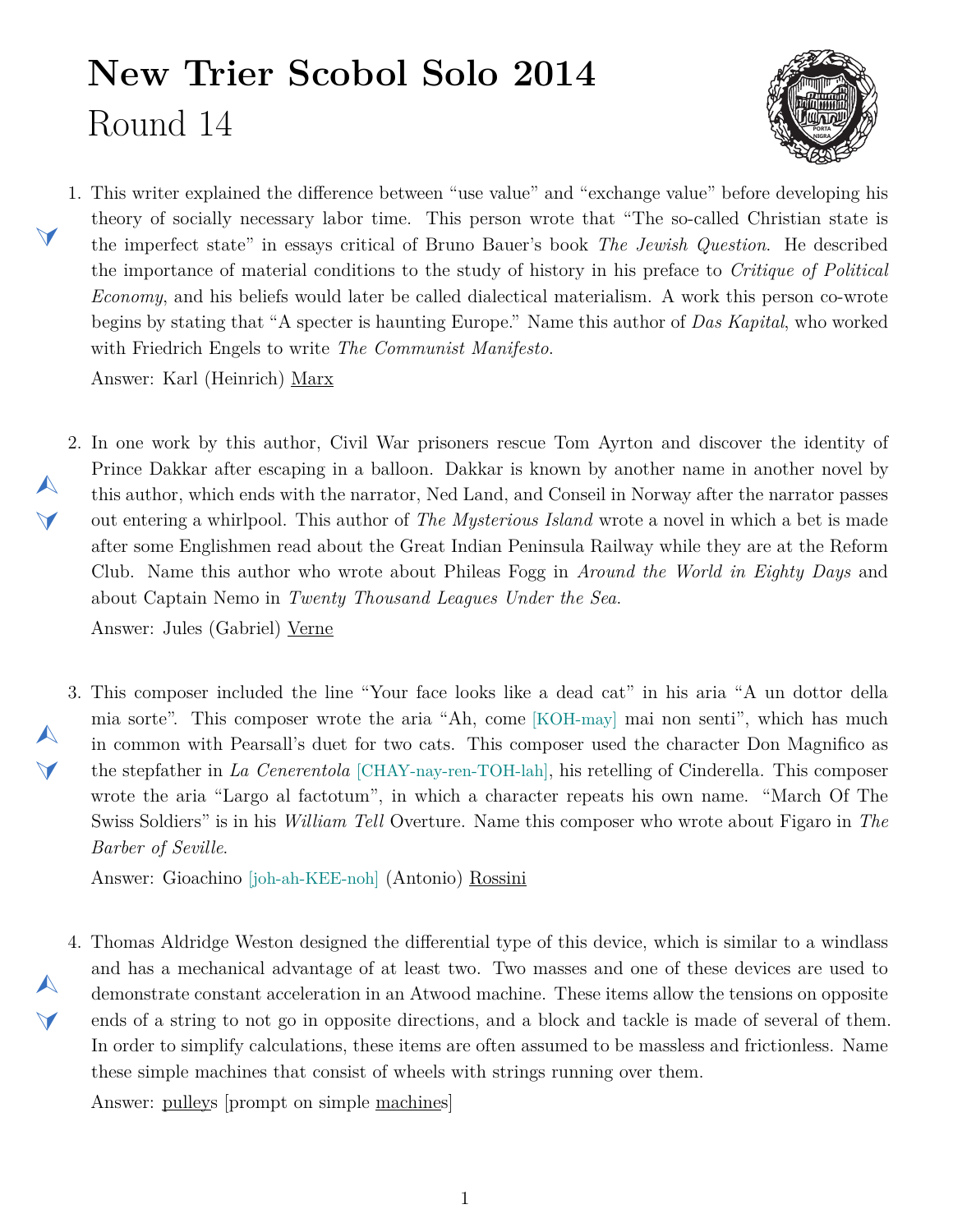<span id="page-1-0"></span>5. One poem by this author is about a creature that is a creator of "profuse strains of unpremeditated art". That poem's speaker asks the creature to teach him "half the gladness that thy brain must know". Another poem by this poet is addressed to a subject that is "Destroyer and Preserver"; that work, which describes its subject as "thou breath of Autumn's being," is "Ode to the West Wind". This poet also wrote a sonnet about a "shattered visage" with a "wrinkled lip and sneer of cold command". That poem describes an Egyptian ruler who orders his subjects to "look on" his works "and despair". Name this poet of "To a Skylark" and "Ozymandias".

Answer: Percy Bysshe Shelley

 $\blacktriangle$ 

 $\blacktriangledown$ 

 $\blacktriangle$ 

 $\blacktriangledown$ 

 $\blacktriangle$ 

 $\blacktriangledown$ 

<span id="page-1-1"></span>6. A polka by this composer that imitates the sounds of its namesake bird is the *Nightingale Polka*. During one of his annual tours of Russia, this composer wrote *Quadrilles on Russian Airs*, which is more commonly known as *Le beau Monde* [l' boh mawnd]. In one of his operas, Falke gets revenge on Eisenstein because of an embarrassing episode in which Falke was dressed as a bat. One of this composer's pieces had words added by Joseph Weyl and Franz von Gernerth, changing its setting from Hungary to Vienna. This composer's father wrote the Radetzky March, and both he and his father wrote many waltzes. Name this composer of *The Blue Danube*.

Answer: Johann Strauss II [prompt on Strauss or Johann Strauss; accept Johann Strauss with any description indicating that he is younger, the son, etc.]

- <span id="page-1-2"></span>7. One member of this group, Molpadia, fought against the Athenians in the Attic War. As an act of mercy, Molpadia killed their leader Antiope [aan-TY-oh-pee], who had been captured by Theseus. Another member of this group, Melanippe [MEH-luh-NIH-pee], was captured by Heracles. Otrera is sometimes considered the founder of both this group and the Temple of Artemis in Ephesus. Chalcon unsuccessfully tried to prevent Achilles from killing a member of this group, and Achilles soon regretted killing that warrior, Penthesilea [pen-thuh-SEE-lee-uh]. The ninth labor of Heracles was to obtain the girdle of Hippolyta, a queen of this group. Name this group of female warriors. Answer: Amazons [accept similar answers that include Amazon]
- <span id="page-1-3"></span>8. This character gives the advice "Go, girl, seek happy nights to happy days." While traveling with  $\blacktriangle$  $\blacktriangledown$ her servant Peter, this character uses the phrase "Scurvy knave" to refer to Mercutio. This character later refers to Tybalt as the best friend she had when delivering the news of his death. This woman is later criticized for saying "There's no trust, no faith, no honesty in men," but she is then given a ring to deliver. This character later screams "O lamentable day!" to the Capulets when she believes that Juliet is dead. Name this Shakespeare character who helped the Capulets raise Juliet.

Answer: the Nurse [accept longer answers such as Juliet's nurse or the nurse from *Romeo and Juliet*]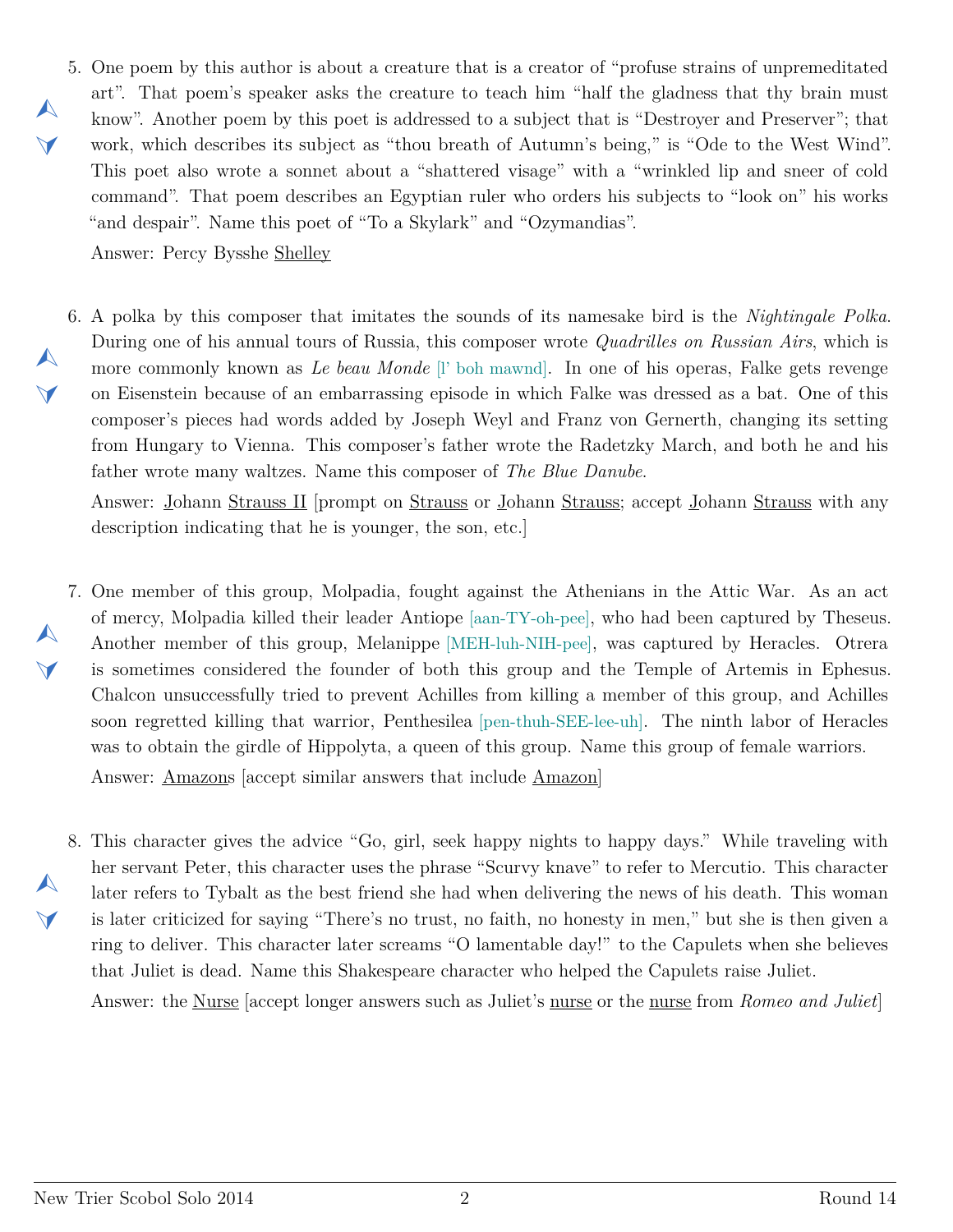<span id="page-2-0"></span>9. For several decades, the leader of this country claimed it was run by the General People's Committee; and that leader signified that this country was run by the masses by using the term *jamahiriya*. Hasan as-Senussi was about to become the king of this country, but a 1969 revolution overthrew his uncle, King Idris. More recently, the Zintan Brigades has tried to take control of this country following the death of its leader after the Battle of Sirte in 2011. On September 11, 2012, the U.S. diplomatic mission in this country's city of Benghazi was attacked. Name this country, once known as Italian North Africa, that was until recently headed by Muammar Gaddafi.

Answer: (State of) Libya [or (Dawlat) Libya]

 $\blacktriangle$ 

 $\vee$ 

<span id="page-2-1"></span>10. When a single species dominates this type of ecosystem, it is classified as monodominant. This type  $\blacktriangle$  $\vee$ of ecosystem can be harmed by the *Scleroderris [SKLAIR-oh-DAIR-iss] canker* fungus, which is one of the species that can cause this type of region's dieback. An adjective used to describe a common type of this area means 'falling off' to refer to its seasonal changes. The removal of some organisms in these areas, known as thinning, is used to improve the overall health of these regions. These types of areas can have an understory and a canopy, and the taiga is also known as the "boreal" type of this area. Name these regions where trees play a major role.

Answer: forests [accept more specific answers such as rain forests; accept woods or woodlands]

<span id="page-2-2"></span>11. This person was criticized in 2004 for not paying for Kim Hughes' prostate cancer surgery. A column  $\blacktriangle$  $\blacktriangledown$ in *The Players' Tribune* stated that this person was the only one who wore black at his annual White Party. In 2009, this person paid over two million dollars to settle a housing discrimination case. This man relocated one of his businesses from San Diego to Los Angeles after seeing Al Davis successfully relocate his business from Oakland. Four days after a recording of this man admonishing V. Stiviano for publicly associating with black people surfaced, Adam Silver banned him for life. Identify this former owner of the Los Angeles Clippers.

Answer: Donald T. Sterling [or Donald Tokowitz]

<span id="page-2-3"></span>12. The Scots took advantage of this problem by raiding Durham, and rumors that Jews caused  $\blacktriangle$  $\blacktriangledown$ this problem led to massacres in Erfurt and Basel. This problem increased the activity of The Brothers of the Cross, a group of flagellants who were accused of worsening this problem. This problem increased significantly during the Siege of Kaffa when the Mongol army propelled bodies of dead soldiers into the town. The arrival of this problem in Florence played a major role in Giovanni Boccaccio's [joh-VAHN-nee boh-KAHT-choh'z] *Decameron*. Name this problem in the middle of the 14th century caused by fleas on rats, which killed about half of Europe's population. Answer: black plague [or bubonic plague or black death]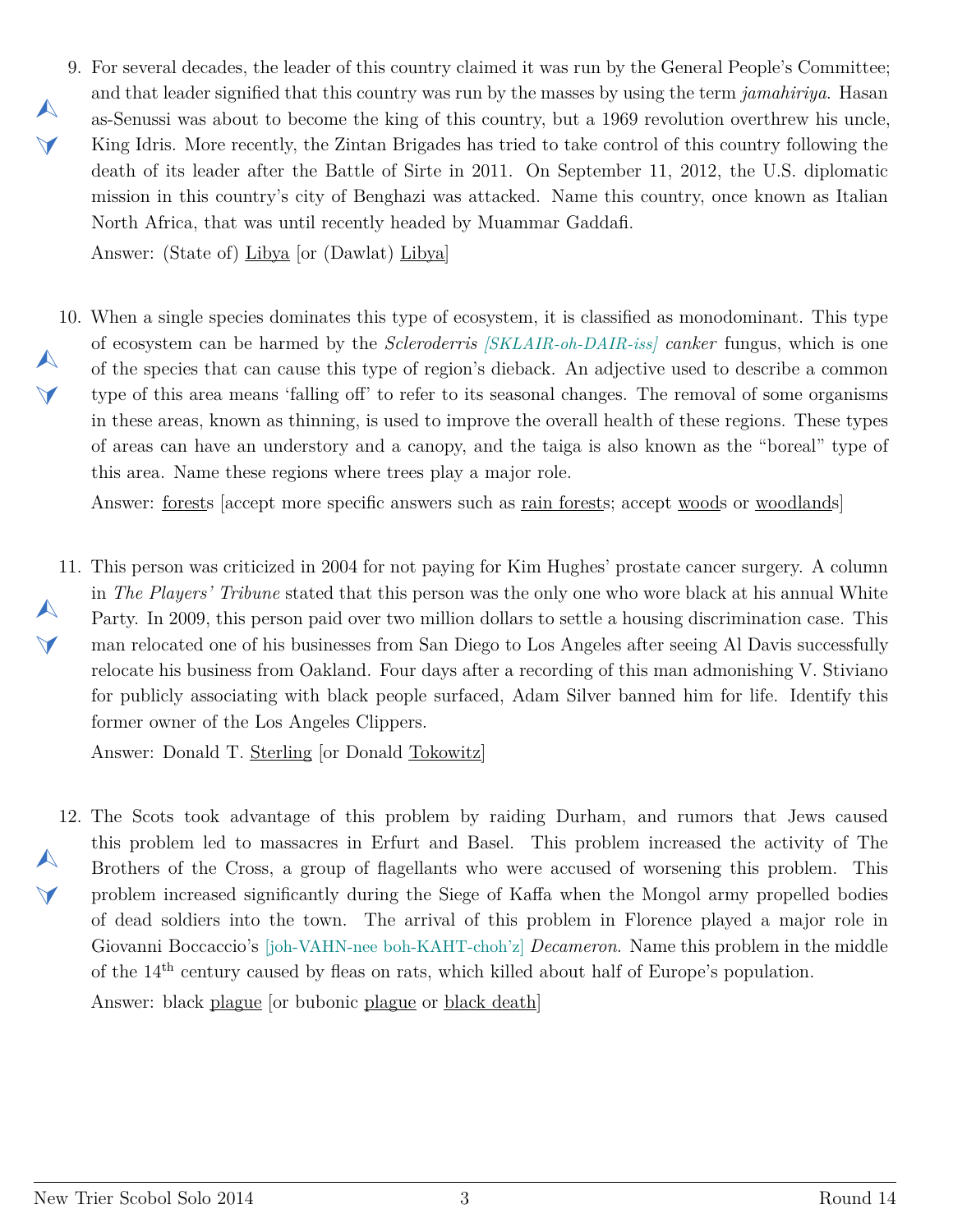<span id="page-3-0"></span>13. This artist painted Ludovico Sforza's mistress Cecilia [chay-CHEE-lee-ah] Gallerani wearing a long  $\blacktriangle$  $\blacktriangledown$ beaded necklace and holding a furry gray creature to her chest. This artist created two versions of a religious scene in which a young John the Baptist meets Jesus for the first time while traveling with the angel Uriel. This artist of *Lady with an Ermine* and *Virgin of the Rocks* drew a man in two distinct positions centered in a circle, *Vitruvian Man*. This artist's most famous portrait hangs in the Louvre and is of a woman in a black dress with a mysterious smile. Name this artist of the *Mona Lisa*.

Answer: Leonardo (di ser Piero) da Vinci [accept either underlined part]

<span id="page-3-1"></span>14. Although it is not sublimation, this process is used by an apparatus that contains a cold finger over a  $\blacktriangle$  $\vee$ collecting flask, and rotates a flask in a vacuum in order to isolate the solids in the flask. This process is used to remove volatile solvents in a rotovap [ROH-toh-vaap], and the rate at which it occurs is proportional to vapor pressure. When this occurs to water, the surroundings are cooled, which is why perspiration helps cool bodies. Unlike a similar process that occurs at higher temperatures, this process occurs at the surfaces of a substance. Name this process that turns a liquid into a gas and is slower than boiling.

Answer: evaporation [accept word forms; prompt on vaporization or word forms thereof; do not accept "boil(ing)")]

<span id="page-3-2"></span>15. The border between this country and a northern neighbor includes the Rhodope Mountains. The  $\blacktriangle$  $\blacktriangledown$ Meteora are six monasteries built on sandstone pillars in this nation's Pindus Mountains. The Euripus Strait separates this country from its island of Euboea [yoo-BEE-uh]. This country also contains the Dodecanese islands, which include Rhodes. This country's northern region of Macedonia includes Thessaloniki. This country also contains Zante, Corfu, and Ithaca as part of its Ionian Islands. The mainland of this nation, located between the Ionian Sea and Aegean Sea, includes the Erechtheion [uh-REK-thee-ahn] and Parthenon on top of the Acropolis. Name this country whose capital is Athens.

Answer: Greece [or Hellenic Republic or Hellas]

<span id="page-3-3"></span>16. This author wrote a story that takes place in the The Happylife Home, which projects scenes from  $\blacktriangle$  $\blacktriangledown$ Africa. In one novel by this author, the protagonist reads the poem "Dover Beach" and Clara Phelps cries. That occurs soon after the protagonist receives an ear-piece from Faber. This author's story "The Veldt" is in a collection framed by a man with animated tattoos, *The Illustrated Man*. Ylla dreams about astronauts arriving from Earth after the events in "Rocket Summer" in this author's *Martian Chronicles*. Name this science fiction writer who described a Mechanical Hound and firemen who burn books in *Fahrenheit 451*.

Answer: Ray Bradbury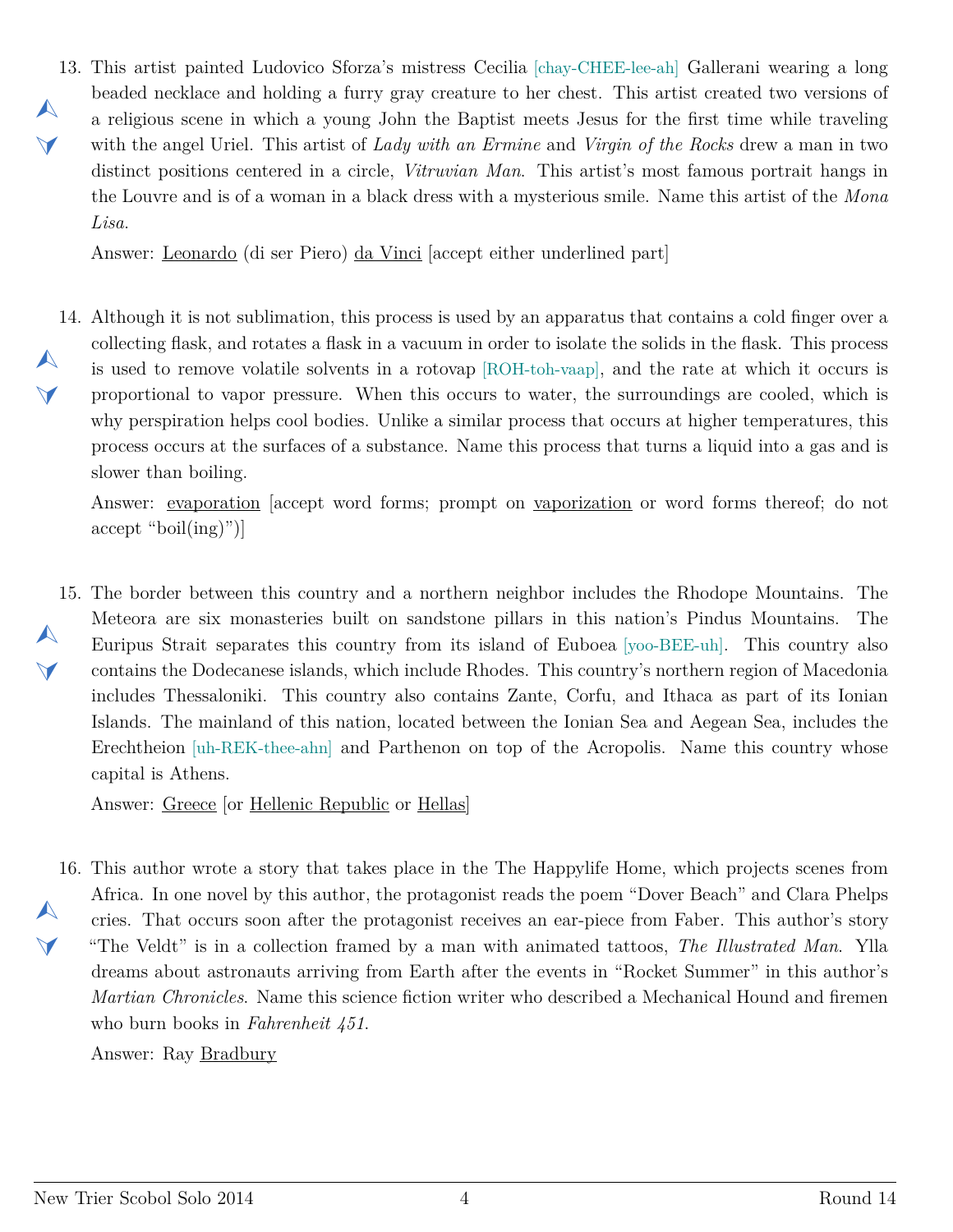- <span id="page-4-0"></span>17. This organ is affected in a disorder caused by faulty production of type IV collagen, resulting  $\blacktriangle$  $\blacktriangleleft$ in a basket-weave appearance called Alport syndrome. This organ uses a system similar to countercurrent exchange called a countercurrent multiplier. The permeability of one structure in this organ is increased by the insertion of aquaporins due to the effect of vasopressin, also called antidiuretic hormone. In this organ, a tuft of capillaries surrounded by the Bowman's capsule is called the glomerulus [gloh-MAIR-yoo-luss]. The basic functional units of this organ are the nephrons [NEF-rahnz]. Identify this pair of organs that filter blood, producing urine. Answer: kidneys [accept renal glands]
- <span id="page-4-1"></span>18. Georgy Zhukov earned his first Hero of the Soviet Union medal for his use of the BT-5 and BT-7  $\blacktriangle$  $\vee$ types of this weapon at the Battle of Khalkhin Gol against Japan in 1939. More than 6,000 of these devices were used at the Battle of Kursk, history's single largest deployment of this weapon. Their practicality was improved by reducing pressure on the ground with the development of the caterpillar track system. George Patton and Erwin [AIR-vin] Rommel both pioneered strategy for using this device. Identify this mobile weapon, noted for rolling on a continuous track, often with a rear mounted engine and a single rotating turret on top.

Answer: tanks [prompt on mechanized cavalry; do not prompt on "cavalry"]

- <span id="page-4-2"></span>19. One way to define equality for two of these things is the axiom of extensionality. Operations on these  $\blacktriangle$  $\blacktriangle$ entities include the Cartesian product, which combines these entities to make one of these comprising ordered pairs. A notation used to "build" these entities uses a vertical line or colon that is read as "such that". The number of elements in one of these entities is its cardinality. Relationships between these entities can be shown with a Venn diagram, and their operations include union and intersection. Name these collections whose elements are listed between curly braces. Answer: sets
- <span id="page-4-3"></span>20. This event is the subject of the documentary *The Day the War Came Home*. Its aftermath included  $\blacktriangle$  $\blacktriangledown$ the Hard Hat Riot four days later, and the Scranton Commission determined that this event was unjustified. One photo of this event shot by John Filo shows 14-year-old runaway Mary Ann Vecchio screaming over the dead body of Jeffrey Miller. This event, a reaction to protests of the Cambodian Incursion, is the subject of the Crosby, Stills, Nash & Young song "Ohio". Name this killing by the Ohio National Guard of four students at a college during a protest of the Vietnam War.

Answer: Kent State Massacre [accept similar answers that mention Kent State]